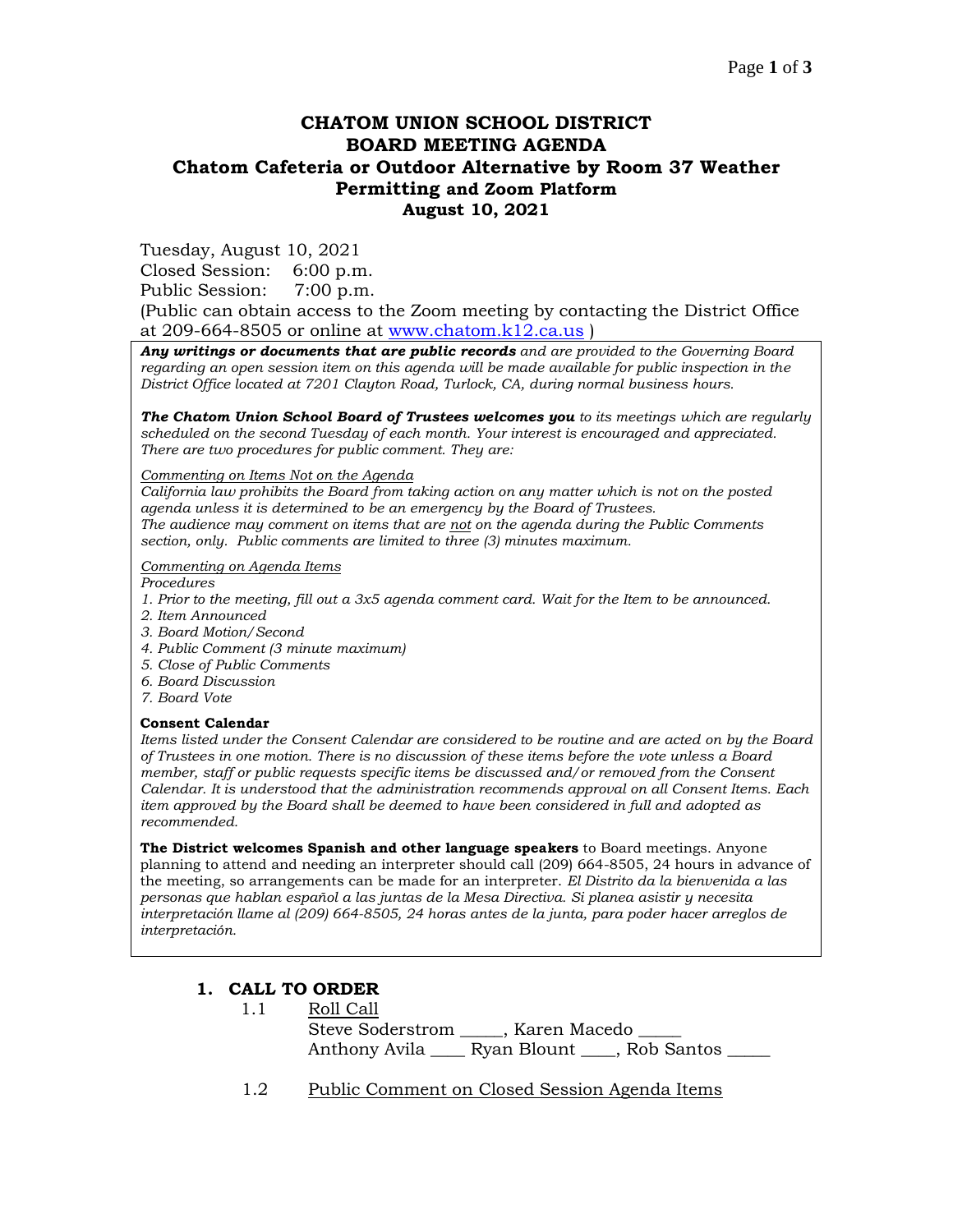## 1.3 Adjourn to Closed Session

## **2. CLOSED SESSION**

*Disclosure of Items Discussed in Closed Session (Gov. Code 54947.7)*

- 2.1 Public Employee Appointment
	- 2.1.1 Food Service III
	- 2.1.2 Business Assistant
	- 2.1.3 Food Service II
	- 2.1.4 .75 Yard/ Cafeteria Supervisor
- 2.2 Public Employees Discipline/Dismissal/Release/Non- reelection/Leaves of Absence/Resignation/Retirements And Resolution Regarding Reduction or Discontinuance of Source (Gov. Code 44949 (e) and Gov. Code 44955) 2.2.1 Resignation of Employee #08-10-21-01
- 2.3 Negotiations
- 2.4 Superintendent Evaluation
- 2.5 Adjournment Back to Public Session

## **3. OPEN SESSION: CALL TO ORDER**

- 3.1 Roll Call Steve Soderstrom \_\_\_\_, Karen Macedo Anthony Avila \_\_\_\_ Ryan Blount \_\_\_\_, Rob Santos \_\_\_\_\_
- 3.2 Flag Salute
- 3.3 Report from Closed Session
- 3.4 Approval of Agenda

# **4. CONSENT CALENDAR**

- 4.1 Board Minutes
- 4.2 Fiscal Services Warrants/Payroll
- 4.3 Declaration of Obsolete Items
- 4.4 Consider Renewal of JSWWC Water & Wastewater Management
- 4.5 Collection of Developer Fees

## **5. PUBLIC COMMENT/RECOGNITION/COMMUNICATION**

## **6. INFORMATION**

6.1 Calendar of Events